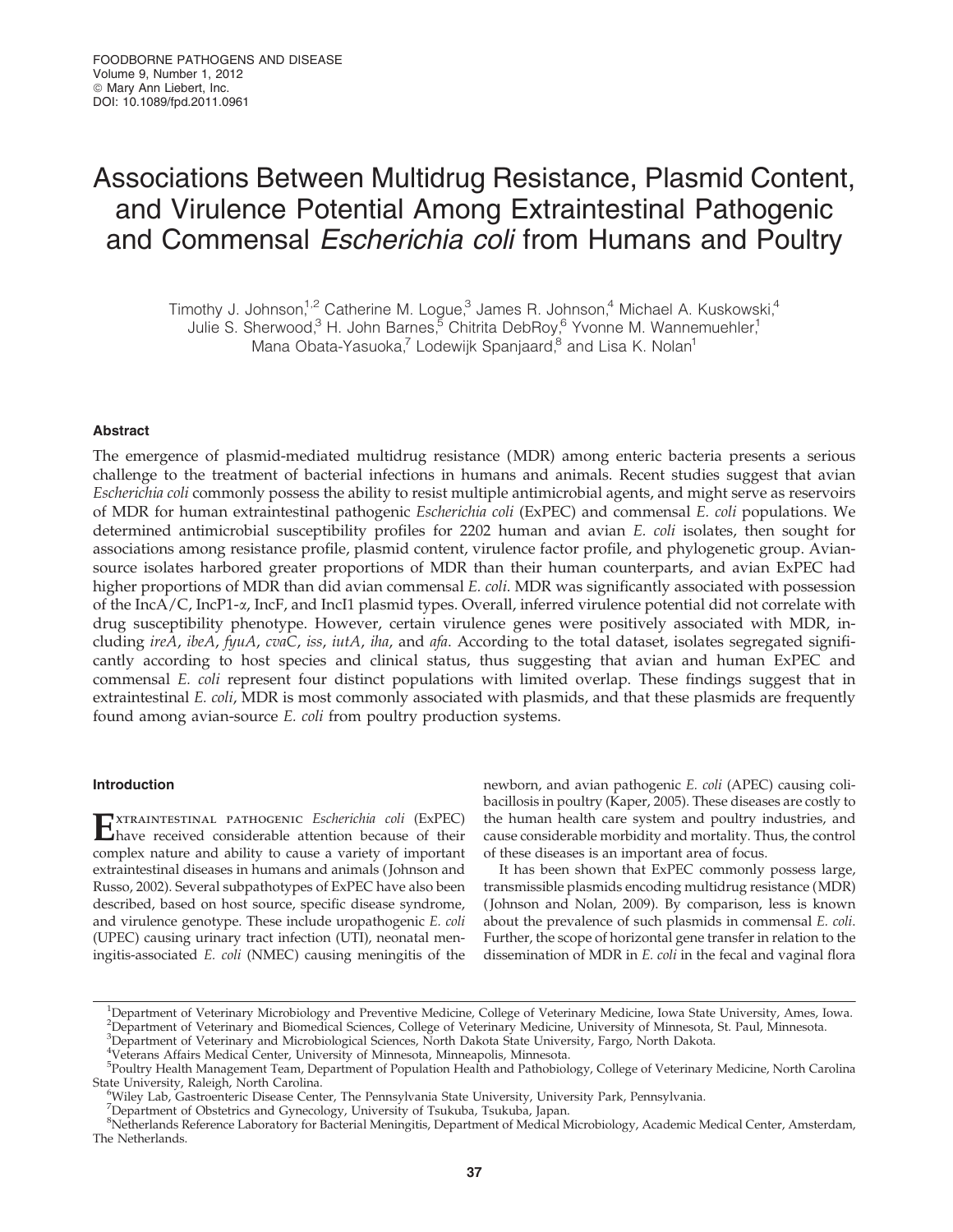of healthy humans and animals is not known. Since ExPEC that cause clinical disease are thought to emerge from the fecal microbiota of healthy hosts, it is plausible that some commensal intestinal E. coli could also harbor large, transmissible plasmids conferring a multidrug-resistant phenotype. Notably, subsets of avian E. coli may represent a zoonotic threat via the consumption of contaminated poultry meat (Ewers et al., 2007; Johnson et al., 2007a, 2008, 2009a; Smith et al., 2007b). However, it is unclear whether these subsets also represent a threat with regard to the dissemination of MDR to human bacterial populations, which would be more likely if MDR in avian strains is encoded on mobile genetic elements.

To address these important knowledge gaps, we assessed 2202 previously characterized, disease-associated ExPEC and commensal E. coli from healthy human and avian hosts for their antimicrobial susceptibilities. Our goal was to combine these data with existing information to determine the associations among antimicrobial susceptibility, plasmid content, and virulence potential, in relation to host species and clinical origin.

# Materials and Methods

#### Bacterial strains

The 2202 study isolates originated from a variety of sources, isolated between 1990 and 2005 (Table 1) (Obata-Yasuoka et al., 2002; Johnson et al., 2002a, 2002b, 2008; Rodriguez-Siek et al., 2005a, 2005b). All these isolates have been previously characterized for their virulence gene content and phylogenetic group membership, and some have been previously characterized for plasmid content ( Johnson et al., 2007c). All isolates were stored frozen at  $-80^{\circ}\mathrm{C}$  in Brain Heart Infusion Broth (Difco Laboratories) with 10% glycerol and had undergone limited passage since their initial isolation in an attempt to ensure their genetic stability.

#### Antimicrobial susceptibility

All *E. coli* isolates were examined for their antimicrobial susceptibilities by using the National Antimicrobial Resistance Monitoring System panels CMV5CNCD (some APEC isolates) and CMV1AGNF (remaining isolates) by Trek Diagnostics according to Food and Drug Administration, United States Department of Agriculture, and Clinical Laboratory Standards Institute recommendations (Clinical and Laboratory Standards Institute, 2010). A 96-well microtiter plate was used to test the susceptibility of strains to the following 14 antimicrobials (drug name abbreviation; breakpoint used): amikacin (AMI;  $\geq 64 \mu g/mL$ ), amoxicillin/clavulanic acid (AUG;  $\geq$ 32/16  $\mu$ g/mL), ampicillin (AMP;  $\geq$ 32  $\mu$ g/mL), cefoxitin (FOX;  $\geq$ 32  $\mu$ g/mL), ceftiofur (TIO;  $\geq$ 8  $\mu$ g/mL), ceftriaxone (AXO;  $\geq 4 \mu g/mL$ ), chloramphenicol (CHL;  $\geq 32 \mu g$ / mL), ciprofloxacin (CIP;  $\geq 4 \mu g/mL$ ), gentamicin (GEN;  $\geq 16 \mu$ g/mL), kanamycin (KAN;  $\geq 64 \mu$ g/mL), nalidixic acid (NAL;  $\geq$  32  $\mu$ g/mL), streptomycin (STR;  $\geq$  64  $\mu$ g/mL), trimethoprim/sulfamethoxazole (SXT;  $\geq 4/76 \mu g/mL$ ), and tetracycline (TET;  $\geq 16 \mu g/mL$ ). Inoculation of panels was carried out according to the manufacturer's instructions. CLSI-specified control strains of E. coli, Staphylococcus aureus, Enterococcus faecalis, and Pseudomonas aeruginosa were used to validate each batch of plates. Strains displaying resistance to  $\geq$  3 classes of antimicrobial agents tested were defined as exhibiting MDR.

#### Plasmid replicon and resistance gene typing

Isolates were also examined for the presence of plasmid replicon types by using multiplex polymerase chain reaction (PCR), as previously described (Carattoli et al., 2005; Johnson et al., 2007c). Additionally, selected isolates were examined for the presence of class 1 integron-associated genes using primers designed in this study (Table 2). PCR was performed as previously described (38). Amplicons were visualized on 2% TAE agarose gels alongside appropriate size standards (Minnesota Molecular, Inc.). Reactions were performed twice, and, if a discrepancy was identified, they were repeated again.

### Virulence gene and phylogenetic typing

For all isolates, multiplex PCR-based genotyping for 32 ExPEC-associated virulence factor-encoding genes (VFs) was performed as previously described ( Johnson and Stell, 2000; Rodriguez-Siek et al., 2005b). Some of these data are previously described (Rodriguez-Siek et al., 2005a, 2005b; Johnson et al., 2007a, 2008). Determination of major E. coli phylogenetic group (A, B1, B2, and D) was done according to the interpretive approach described by Clermont et al. (2000).

### Statistical methods

Comparisons of proportions were tested by using Fisher's exact test (two-tailed) or Chi-squared distributions (Snedecor

| Group                        | N   | Source                                                                 | Dates of isolation | Country              |
|------------------------------|-----|------------------------------------------------------------------------|--------------------|----------------------|
| <b>APEC</b>                  | 909 | Lesions of commercial broilers and turkeys<br>with colibacillosis      | 1990-2005          | <b>United States</b> |
| Avian fecal Escherichia coli | 422 | Feces of healthy commercial broilers and turkeys                       | 1990-2004          | <b>United States</b> |
| <b>UPEC</b>                  | 559 | Urine of human patients with bacteriuria<br>(with or without symptoms) | 1995-2003          | <b>United States</b> |
| <b>NMEC</b>                  | 70  | Cerebrospinal fluid isolates from human<br>neonates with meningitis    | 1989-1997          | The Netherlands      |
| Human fecal E. coli          | 156 | Rectal swabs of healthy humans                                         | 1995-2004          | <b>United States</b> |
| Human vaginal E. coli        | 86  | Vaginal swabs from healthy women                                       | 1999-2001          | Japan                |

# TABLE 1. ESCHERICHIA COLI STRAINS USED IN THIS STUDY

APEC, avian pathogenic E. coli; UPEC, uropathogenic E. coli; NMEC, neonatal meningitis-associated E. coli.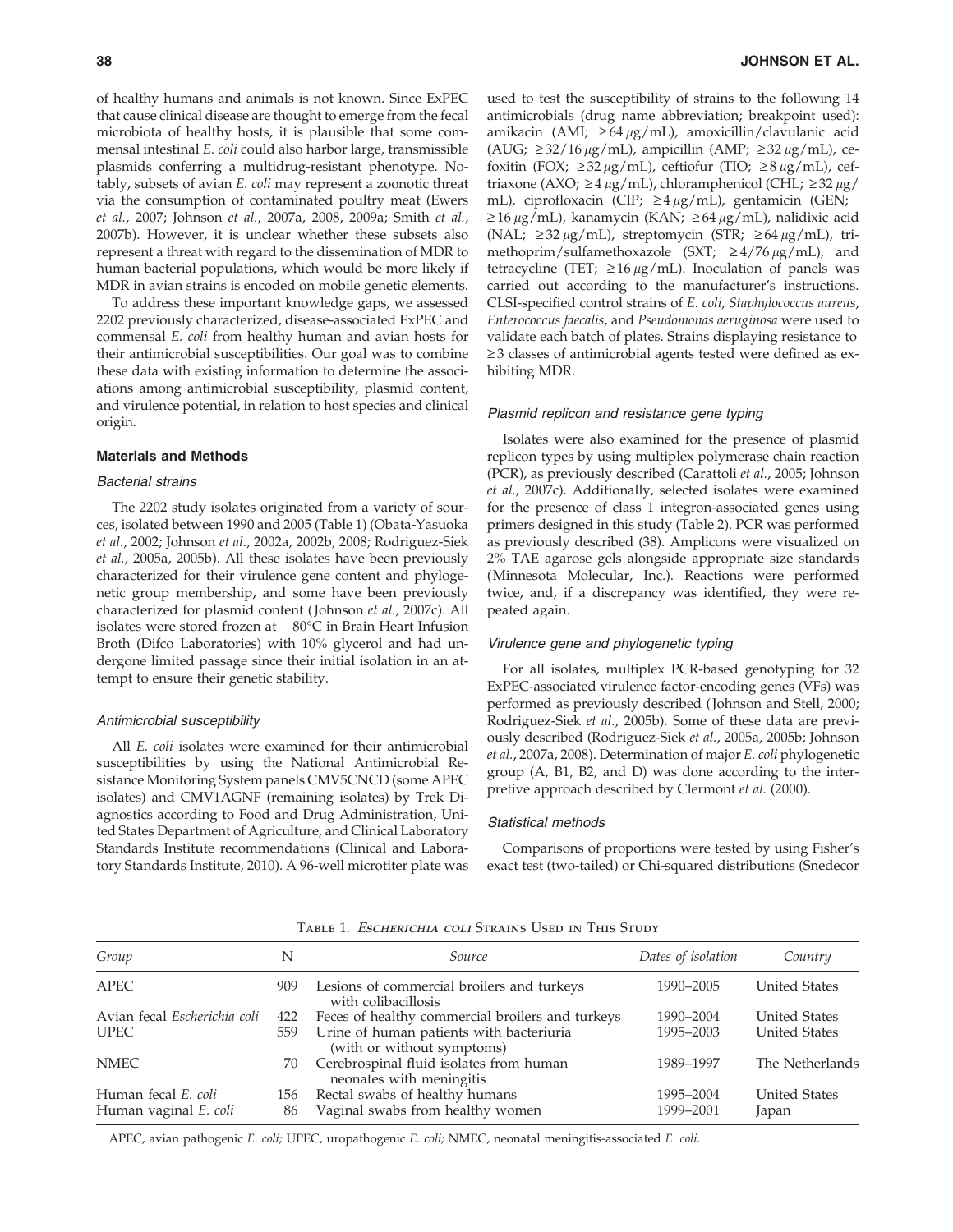| Primer                       | Gene                                 | Description                                     | Sequence (5' to 3')                                         | $T_{Anneal}$<br>$(^{\circ}C)$ | Predicted<br>amplicon<br>size $(bp)$ |
|------------------------------|--------------------------------------|-------------------------------------------------|-------------------------------------------------------------|-------------------------------|--------------------------------------|
| QAC F<br>QAC R               | $\mathfrak{gacE}\mathfrak{\Delta 1}$ | Quaternary ammonium compound<br>resistance gene | <b>GCCCCTTCCGCCGTTGTCATAATC</b><br>CGGCCTCCGCAGCGACTTCC     | 63                            | 250                                  |
| <b>SULIF</b><br>SULI R       | sulI                                 | Sulfonamide resistance gene                     | <b>CGCCGCTCTTAGACGCCCTGTCC</b><br>CAACGGTGGCGCCCAAGAAGGAT   | 63                            | 405                                  |
| <b>INT F</b><br><b>INT R</b> | <i>intI1</i>                         | Integrase gene for class 1 integrons            | CACTCCGGCACCGCCAACTTTC<br>GAACGGGCATGCGGATCAGTGAG           | 63                            | 490                                  |
| <b>MERAF</b><br>MERA R       | merA                                 | Mercury resistance gene                         | GATCCGCGCCGCCCATATCGCCCATCTG<br>CACGCGCTCGCCGCCGTCGTTGAGTTG | 63                            | 250                                  |
| TETA F<br><b>TETA R</b>      | tet A                                | Tetracycline resistance gene                    | CGGGGCGACTGGGGCGGTAGC<br>CAAAGCGCGGCCGGCACCTGTC             | 63                            | 372                                  |

Table 2. Novel Primers Used in Polymerase Chain Reaction Studies

and Cochran, 1989; Westfall, 1999) using SAS. Hierarchical two-way clustering, which clusters data based on overall traits on both the X and Y axis, was performed on the raw MIC values and visualized by using JMP for a graphical display of all characters used, in the context of the groups obtained from the cluster analysis (Johnson et al., 2008). Overall similarity relationships among the individual isolates with regard to VF profiles and phylogenetic group were assessed by using principal coordinates analysis (PCoA), a multivariate technique related to correspondence analysis enabling plotting of the major patterns within a dataset (Peakall and Smouse, 2006). By means of Genalex6 (Peakall and Smouse, 2006), PCoA was applied to the entire dataset. Each axis in PCoA represents a unique weighted composite of all the individual variables in the dataset. Individual isolates were assigned values on each axis on the basis of study variables and each variable's weighting factor on the particular axis. These values (for pairwise combinations of the first three axes) were plotted as a series of Cartesian grids, to show the distribution of the individual isolates (and their respective source groups) in two-dimensional space. They were also used in multivariate analysis of variance (MANOVA) to determine whether the comparison groups differed significantly according to the first three PCoA axes. If the initial multivariate ANOVA identified a significant overall difference, then univariate ANOVA was used to test pairwise comparisons of individual groups according to each PCoA axis, with use of a Bonferroni correction for multiple post-hoc comparisons as appropriate.

# **Results**

# ExPEC and commensal E. coli differ in their antimicrobial susceptibilities and plasmid replicon possession

The 2202 total E. coli isolates were examined for 67 traits, including susceptibility to 14 antimicrobial agents, possession of 17 plasmid types, possession of 32 ExPEC virulence genes, and E. coli phylogenetic group membership. The goal of this work was to identify associations between MDR, plasmid replicon content, and virulence genotype. Compared with avian commensal E. coli ( $n = 422$ ), APEC isolates ( $n = 909$ ) exhibited a significantly greater prevalence of resistance  $(p<0.05)$  to AMP, GEN, KAN, STR, SXT, and TET (Table 3), and a significantly higher prevalence of the IncB/O, IncP1-a, IncFIIA, IncFIB, IncN, and IncHI2 replicons. Similarly, com-

pared with human fecal *E. coli* ( $n = 156$ ), UPEC ( $n = 559$ ) exhibited a significantly greater prevalence of resistance to AMP, CHL, KAN, STR, SXT, and TET, and NMEC  $(n=70)$  had a significantly higher prevalence of resistance to STR, and a significantly higher prevalence of the IncB/O, IncP1-a, and IncFIB plasmid replicons. Likewise, compared with the human vaginal E. coli, NMEC had a significantly higher possession of the IncB/O, IncP1- $\alpha$ , and IncFIB plasmid replicons. When analyzed by phylogenetic group, the group B2 isolates had a lower prevalence of antimicrobial resistance, whereas the group A and B1 isolates tended to have a higher prevalence of resistance (Table 3). The B2 isolates also had a lower prevalence of some plasmid replicon types, including IncP1-a and IncI1 (Table 3).

Overall, 37.4% of isolates were susceptible to all antimicrobial agents tested, with most of the pan-susceptible isolates belonging to the UPEC group (Fig. 1). Among the remaining 62.6% of isolates, 20 distinct resistance profiles shared by 15 or more isolates were identified (Fig. 2). Among these MDR isolates, two profiles were identified with  $\geq 8$  resistances: AMP-AUG-CHL-FOX-GEN-STR-TET-TIO  $(n=41)$  and AMP-AUG-CHL-FOX-GEN-KAN-STR-TET-TIO  $(n=34)$ ; these occurred only among avian-source isolates. Overall, MDR  $(≥3)$ resistances) was most prevalent among APEC (34.9%) and AFEC (31.3%) isolates, and was less prevalent among UPEC (19.5%), NMEC (11.4%), and human commensal isolates  $(10.3\%)$ .

# Associations between antimicrobial susceptibility and plasmid replicon type

Comparisons of drug-resistant and drug-susceptible isolates according to plasmid replicon content showed that several plasmid types occurred in a significantly higher proportion of resistant isolates ( $p$ <0.05) than of their susceptible counterparts (Table 4). Chi-squared distributions were also used to identify significant associations between plasmid replicon type and resistance phenotype (Table 5). Using both approaches, several replicon types were strongly associated with MDR. Replicons associated with the greatest numbers of resistance markers included IncA/C (resistance to AUG, AMP, AXO, CHL, CIP, FOX, GEN, KAN, STR, SXT, TET, and TIO), IncP1-a (GEN, KAN, NAL, STR, and TET), IncI1 (AMP, AUG, AXO, GEN, KAN, NAL, STR, TET, and TIO), and IncFIB (AUG, AXO, GEN, KAN, STR, and TIO).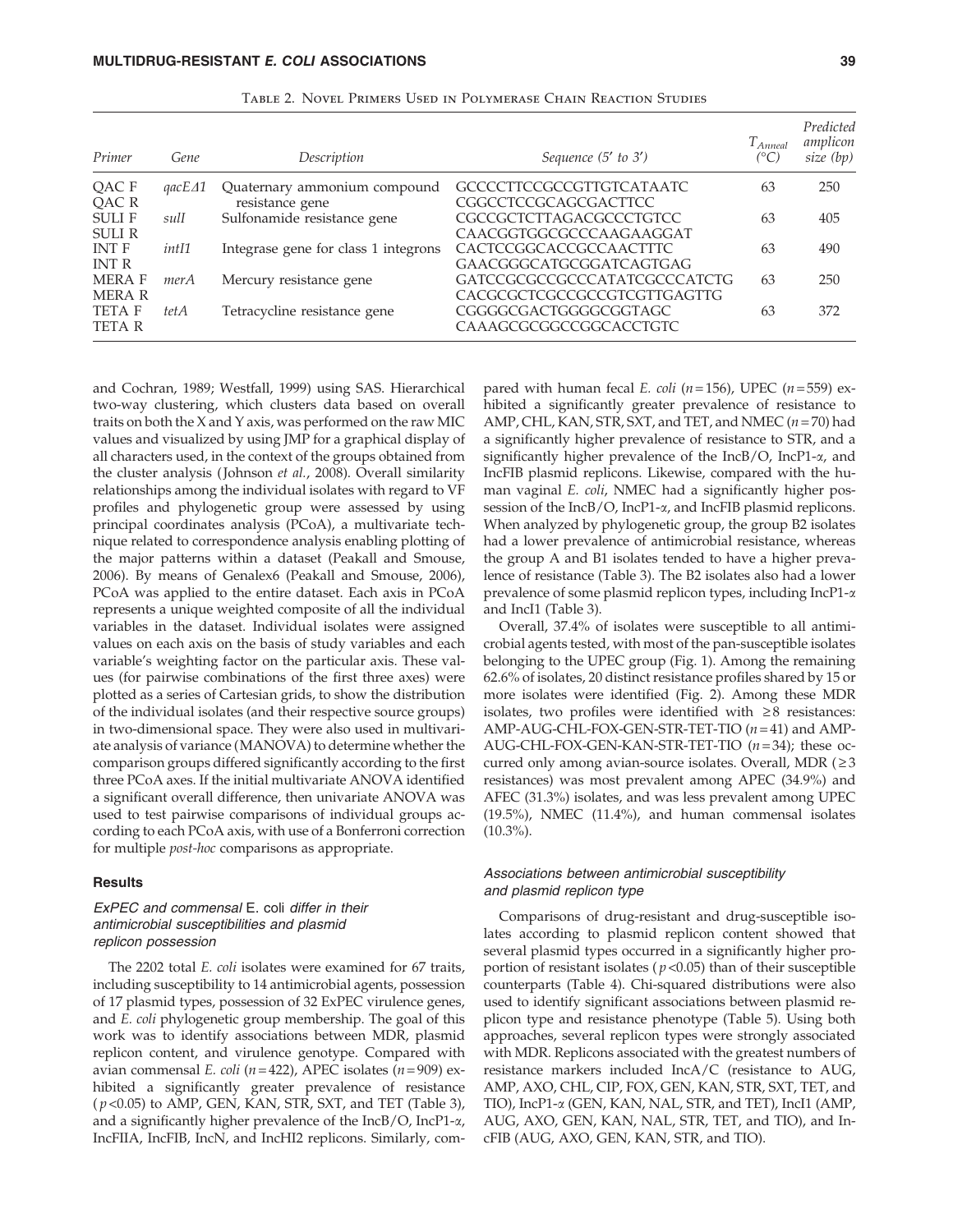|                |                                                                                                                                                                         |                                                                                                                                     |                                                                                                                                                                                                                         |                                                                                                                                                                                |                                                                                                                                                                                 |                                                                                                                                                                                                      | Prevalence of trait within each group (column percent)                                                                                                                                                |                                                                                                                                                 |                                                                                                                                |                                                                                                                                               |                                                                                                                   |
|----------------|-------------------------------------------------------------------------------------------------------------------------------------------------------------------------|-------------------------------------------------------------------------------------------------------------------------------------|-------------------------------------------------------------------------------------------------------------------------------------------------------------------------------------------------------------------------|--------------------------------------------------------------------------------------------------------------------------------------------------------------------------------|---------------------------------------------------------------------------------------------------------------------------------------------------------------------------------|------------------------------------------------------------------------------------------------------------------------------------------------------------------------------------------------------|-------------------------------------------------------------------------------------------------------------------------------------------------------------------------------------------------------|-------------------------------------------------------------------------------------------------------------------------------------------------|--------------------------------------------------------------------------------------------------------------------------------|-----------------------------------------------------------------------------------------------------------------------------------------------|-------------------------------------------------------------------------------------------------------------------|
| Trait          |                                                                                                                                                                         |                                                                                                                                     | Avian                                                                                                                                                                                                                   |                                                                                                                                                                                |                                                                                                                                                                                 | Human                                                                                                                                                                                                |                                                                                                                                                                                                       |                                                                                                                                                 |                                                                                                                                | Phylogenetic group                                                                                                                            |                                                                                                                   |
| Category       | Specific<br>trait                                                                                                                                                       | APEC<br>$(n = 909)$                                                                                                                 | Avian fecal<br>$(n=422)$                                                                                                                                                                                                | <b>UPEC</b><br>$(n=559)$ $(n=70)$                                                                                                                                              |                                                                                                                                                                                 | $(n=156)$                                                                                                                                                                                            | NMEC Human fecal Human vaginal<br>$(n = 86)$                                                                                                                                                          | $\boldsymbol{A}$                                                                                                                                | B1<br>$(n=641)$ $(n=310)$ $(n=753)$ $(n=498)$                                                                                  | B2                                                                                                                                            | D                                                                                                                 |
| Resistance AMI | <b>AUG</b><br>AMP<br><b>FOX</b><br>TIO<br><b>AXO</b><br><b>CHL</b><br><b>CIP</b><br><b>GEN</b><br><b>KAN</b><br><b>NAL</b><br>$\operatorname{STR}$<br><b>SXT</b><br>TET | $\boldsymbol{0}$<br>19<br>34.4<br>15.6<br>11.9<br>13.6<br>9.5<br>1<br>25<br>24.6<br>$\overline{4}$<br>52.5<br>11.1<br>35.8          | $\mathbf{0}$<br>13.0<br>$26.5^a$<br>12.6<br>10.7<br>12.6<br>9.2<br>0.2<br>$17.1^{\rm a}$<br>18.1 <sup>a</sup><br>4.3<br>$44.5^{\circ}$<br>7.3 <sup>a</sup><br>49.1 <sup>a</sup>                                         | $\overline{0}$<br>0.9<br>$36.5^{\rm b}$<br>0.0<br>$\theta$<br>$\theta$<br>9.8 <sup>b</sup><br>0.4<br>1.3<br>$8.2^{\rm b}$<br>1.6<br>$21.1^{b}$<br>$16.5^{\rm b}$<br>$22.4^{b}$ | $\mathbf{0}$<br>4.3<br>$25.7^{\circ}$<br>0<br>$\theta$<br>$\theta$<br>$4.3^{\circ}$<br>0<br>$\theta$<br>1.4<br>$\Omega$<br>$22.9^{b}$<br>$7.1\,$<br>15.7                        | $\overline{0}$<br>2.6<br>$20.5^d$<br>1.3<br>$\boldsymbol{0}$<br>$\overline{0}$<br>3.2 <sup>d</sup><br>$\boldsymbol{0}$<br>$\overline{0}$<br>1.3<br>$\overline{0}$<br>7.1 <sup>d</sup><br>8.3<br>13.5 | $\mathbf{0}$<br>$\mathbf{0}$<br>43<br>$\theta$<br>$\mathbf{0}$<br>$\theta$<br>8.1<br>$\boldsymbol{0}$<br>1.2<br>2.3<br>3.5<br>30.2<br>9.3<br>17.4                                                     | $\Omega$<br>19.5<br>38.4<br>17.2<br>13.1<br>15.1<br>11.9<br>1.1<br>18.7<br>21.5<br>3.4<br>47.6<br>9.8<br>40.7                                   | $\mathbf{0}$<br>16.8<br>31.9<br>11<br>10<br>10.0<br>7.7<br>0.6<br>23.2<br>18.7<br>5.5<br>43.5<br>10.0<br>38.1                  | $\mathbf{0}$<br>3.6<br>30.5<br>2.7<br>1.5<br>2.9<br>6.1<br>0.1<br>5.8<br>11.3<br>1.7<br>24.3<br>10.6<br>19.1                                  | $\boldsymbol{0}$<br>7.2<br>28.3<br>6.6<br>5.4<br>5.4<br>9.8<br>0.4<br>14.3<br>14.1<br>2.8<br>42.8<br>15.3<br>36.3 |
| Replicon       | B/O<br><b>FIC</b><br>A/C<br>P<br>T<br>K/B<br>W<br><b>FIIA</b><br><b>FIA</b><br><b>FIB</b><br>Y<br>I1<br>$\chi$<br>HII<br>N<br>HI <sub>2</sub><br>L/M                    | $14\,$<br>6.8<br>6.7<br>19.4<br>0.4<br>1.4<br>$\overline{0}$<br>12.8<br>2.1<br>84.8<br>3.7<br>35.9<br>0.3<br>3.7<br>7.8<br>3<br>2.8 | 4.3 <sup>a</sup><br>5<br>4<br>8.1 <sup>a</sup><br>0<br>0.9<br>$\overline{0}$<br>4.7 <sup>a</sup><br>$5.5^{\mathrm{a}}$<br>32.7 <sup>a</sup><br>1.9<br>32.2<br>0.5<br>7.3<br>3.8 <sup>a</sup><br>0.9 <sup>a</sup><br>4.5 | 14.5<br>1.1<br>0.9<br>0.7<br>$\boldsymbol{0}$<br>$\boldsymbol{0}$<br>0.2<br>3<br>2.5<br>$32.9^{b,c}$<br>2<br>4.3<br>$\overline{0}$<br>2.5<br>0.2<br>0.2<br>$\boldsymbol{0}$    | $48.6^{b,c}$<br>4.3<br>$\theta$<br>$11.4^{b,c}$<br>0<br>2.9<br>$\overline{0}$<br>1.4<br>1.4<br>$85.7^{b,c}$<br>1.4<br>5.7<br>0<br>0<br>$\theta$<br>$\boldsymbol{0}$<br>$\theta$ | 14.1<br>2.6<br>$\boldsymbol{0}$<br>1.3<br>$\boldsymbol{0}$<br>0.6<br>$\overline{0}$<br>1.3<br>3.2<br>44.9 <sup>d</sup><br>4.5<br>7.1<br>$\overline{0}$<br>1.3<br>0<br>$\boldsymbol{0}$<br>0.6        | 7<br>1.2<br>$\theta$<br>2.3<br>$\boldsymbol{0}$<br>$\boldsymbol{0}$<br>1.2<br>$\boldsymbol{0}$<br>$\theta$<br>66.3<br>4.7<br>5.8<br>1.2<br>$\boldsymbol{0}$<br>$\theta$<br>$\theta$<br>$\overline{0}$ | 16.2<br>5.1<br>8.6<br>14.2<br>0.2<br>0.8<br>$\boldsymbol{0}$<br>5.1<br>3.4<br>60.4<br>3.3<br>35.1<br>0.5<br>2.5<br>$\overline{2}$<br>2.2<br>0.8 | 13.5<br>4.5<br>3.2<br>15.2<br>$\boldsymbol{0}$<br>1.6<br>0<br>9<br>2.6<br>51<br>5.8<br>36.8<br>0.3<br>3.9<br>1.3<br>1.9<br>3.5 | 10.9<br>2.9<br>1.6<br>3.1<br>$\boldsymbol{0}$<br>0.7<br>$\overline{0}$<br>2.7<br>2.7<br>56.3<br>1.5<br>9.6<br>0.3<br>3.5<br>1.2<br>0.4<br>2.1 | 12<br>5.6<br>1.2<br>13.1<br>0.6<br>1<br>0.4<br>15.1<br>2.4<br>62.4<br>3<br>19.1<br>0<br>5.4<br>12.4<br>1.8<br>2.6 |

Table 3. Prevalence of Antimicrobial Resistance and Plasmid Replicon Types Among 2202 Escherichia coli Isolates from Humans and Poultry

<sup>a</sup>Indicates significantly different from APEC ( $p$  <0.05).

<sup>b</sup>Indicates UPEC or NMEC significantly different from human fecal E. coli ( $p$  <0.05).

<sup>c</sup>Indicates UPEC or NMEC significantly different from human vaginal E. coli ( $p$  <0.05).

<sup>d</sup>Indicates human fecal *E. coli* significantly different from human vaginal *E. coli* ( $p$  <0.05).

AMI, amikacin; AUG, amoxicillin/clavulanic acid; AMP, ampicillin; FOX, cefoxitin; TIO, ceftiofur; AXO, ceftriaxone; CHL, chloramphenicol; CIP, ciprofloxacin; GEN, gentamicin; KAN, kanamycin; NAL, nalidixic acid; STR, streptomycin; SXT, trimethoprim/ sulfamethoxazole; and TET, tetracycline; Remaining traits are plasmid replicon types.

# Associations of virulence gene content with antimicrobial susceptibility and plasmid replicon type

Among human isolates, significant associations of VF presence with individual resistance phenotype included those of kII, pap, ibeA, fyuA, iutA, traT, iha, and afa individually with AMP resistance; and of ibeA, bmaE, iutA, gafD, and afa individually with TET resistance (Supplementary Table S1; Supplementary Data are available online at www.liebertonline .com/fpd). Among avian isolates, significant associations included those of cvaC, iss, iutA, and traT individually with resistance to FOX, GEN, KAN, STR, and TIO, individually.

Similar analyses were performed to identify associations of plasmid replicon type with VFs (Supplementary Table S1). Among human isolates, highly significant associations included those of the IncFIB plasmid type with kI, kII, malPAI, ibeA, fyuA, cvaC, iss, iutA, traT, and fliC individually, and of the IncB/O plasmid type with cvaC and iss individually. Among avian isolates, significant associations included those of the IncFIB plasmid type with kI, ireA, ibeA, fyuA, cvaC, iss,  $iutA$ , and  $traT$  individually; of the IncN plasmid type with  $pap$ , ompT, ireA, fyuA, cvaC, iss, and iutA individually; and of several other plasmid types (i.e., IncB/O, IncA/C, IncP, IncFIIA, and IncI1) with cvaC, iss, and iutA individually.

# Class 1 integron possession is associated with Tn21, Tn10, and multiple plasmid replicon types

Due to the previously established association of E. coli MDR with class 1 integrons, a subset of 1244 isolates were also examined for class 1 integron genes (intI1, sulI, and  $qacE\Delta1$ ), and merA and tetA, which are components of Tn21 and Tn10,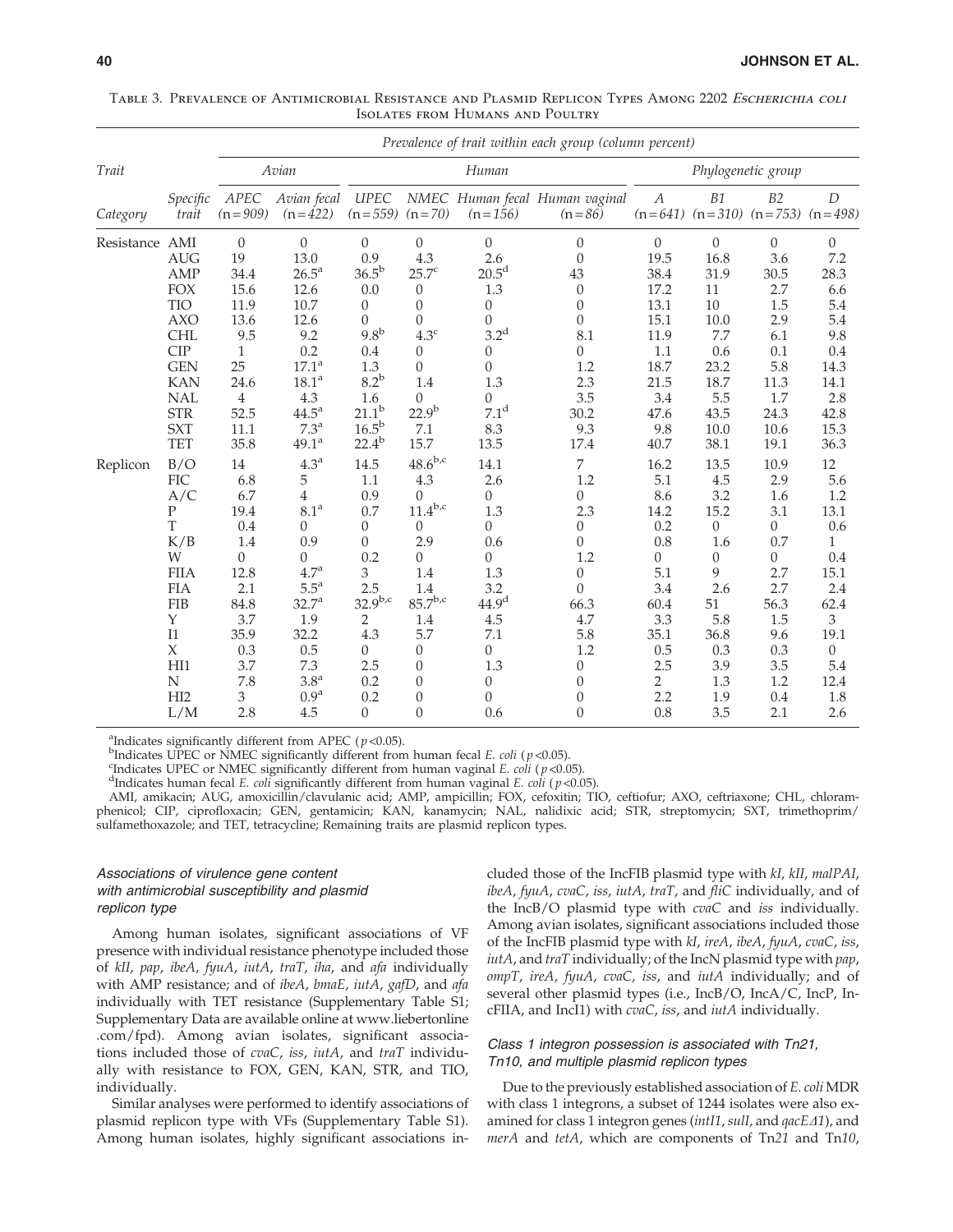

FIG. 1. Proportions (%) of isolate sources (y axis) relative to number of resistance phenotypes possessed (x axis). Each bar depicts the total source distribution of isolates relative to number of phenotypic resistances possessed.

respectively (Liebert et al., 1999). The three class 1 integron genes were jointly present in 344 (27.7%) of the isolates examined, presumptively defining the presence of class 1 integrons (Table 6). Of the presumptive class 1 integroncontaining isolates, 55.2% contained merA and 66.6% contained tetA, values significantly greater than for the remaining isolates (2.2 and 13.0%, respectively;  $p < 0.001$ ). Plasmid replicon types significantly associated with class 1 integron



FIG. 2. Most prevalent antimicrobial resistance profiles among the 2202 Escherichia coli study isolates. The X-axis depicts the number of isolates possessing a given profile, using a stacked-bar presentation. Profiles with more than fifteen isolates were included.

positivity included IncA/C, IncP1-a, IncFIB, and IncI1. The only pathotype significantly associated with class 1 integron positivity was APEC, which comprised 89% of the isolates positive for class 1 integron genes (vs. 59.7% of class 1 integron-negative isolates;  $p < 0.0001$ ).

FIG. 3. Principal coordinates analysis of 2202 human and avian Escherichia coli isolates based on 67 traits, grouped by source of isolation. The analysis included antimicrobial susceptibility, plasmid replicon content, phylogenetic group, and virulence gene content. Data shown are the axis 1-versus-axis 2 plot. The axis 1-versus-axis 3 and axis 2-versusaxis 3 plots yielded similar findings (not shown).

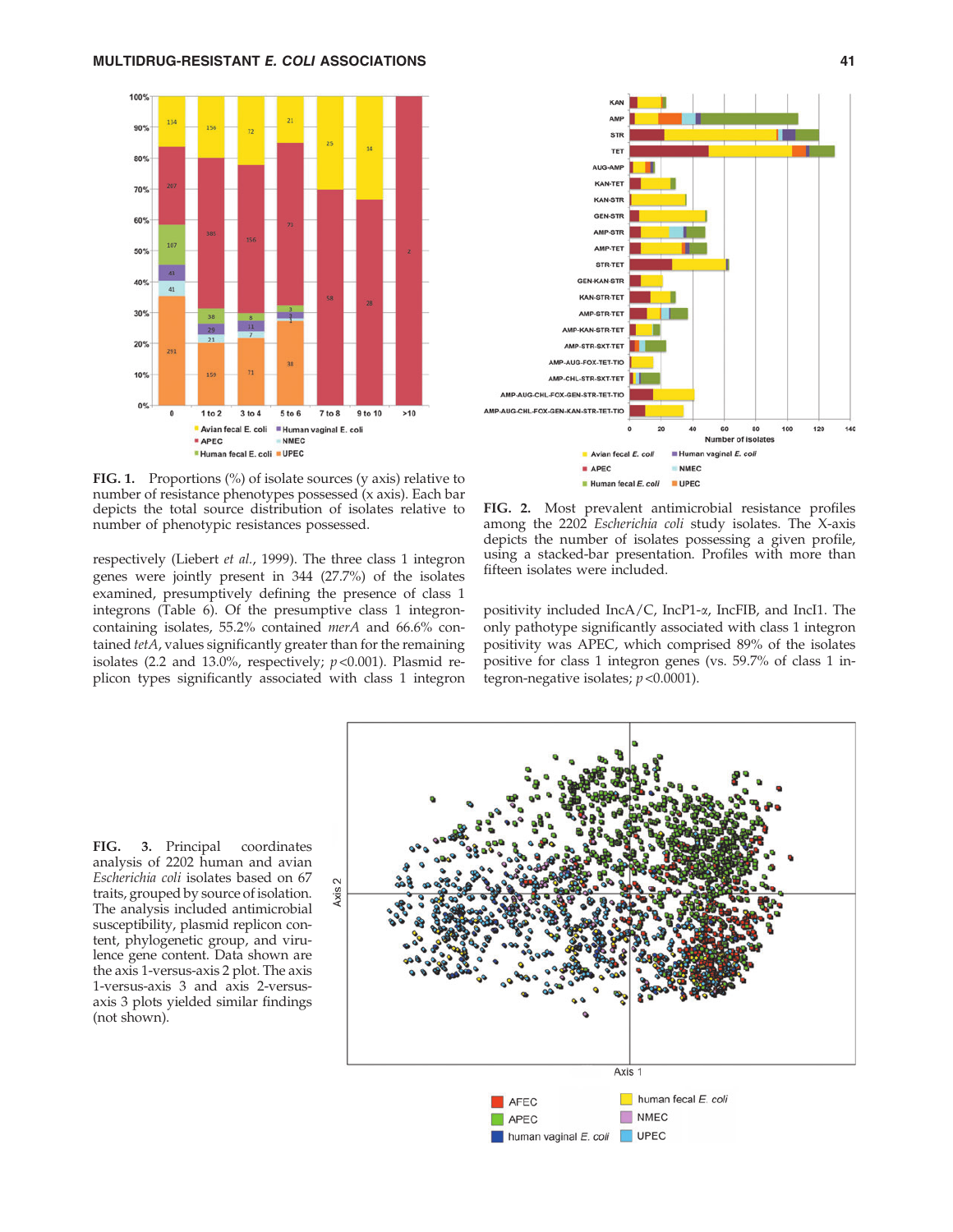|                                |                                                                                                                                                                                                                                 |                                                                                                                                                                                                                                                                                                                                                                                                                                                                                                                    |                                                                                                                                                                                                                                  | TABLE 4. PREVALENCE (%) OF PLASMID REPLICON                                                                                                                                                                                                                                                                                                                                                                                                                     |                                                                                      |                                                                              | Ĥ                                                                                                              | <b>SOLATES</b>                                                             | FOR | EACH                                                                                                                                                                                                                                                                                                                                                                                                                            |                                                          | ANTIMICROBIAI                                                                                                                                                                                                                                                          | (PES AMONG ANTIMICROBIAL-RESISTANT (R) AND ANTIMICROBIAL<br><b>AGENT</b> | LESTED                                                                                                                                                                                                                          |                                                                          |                                                                                                                                                                                                                                  |                             | <b>ETHLLED SORE</b>                                 | $\odot$                                                                                                                       |                                                                                                                                                                                                                                  | <b>Е</b> СНЕКІСНІА                                                                 | COLI                                                                                       |     |   |
|--------------------------------|---------------------------------------------------------------------------------------------------------------------------------------------------------------------------------------------------------------------------------|--------------------------------------------------------------------------------------------------------------------------------------------------------------------------------------------------------------------------------------------------------------------------------------------------------------------------------------------------------------------------------------------------------------------------------------------------------------------------------------------------------------------|----------------------------------------------------------------------------------------------------------------------------------------------------------------------------------------------------------------------------------|-----------------------------------------------------------------------------------------------------------------------------------------------------------------------------------------------------------------------------------------------------------------------------------------------------------------------------------------------------------------------------------------------------------------------------------------------------------------|--------------------------------------------------------------------------------------|------------------------------------------------------------------------------|----------------------------------------------------------------------------------------------------------------|----------------------------------------------------------------------------|-----|---------------------------------------------------------------------------------------------------------------------------------------------------------------------------------------------------------------------------------------------------------------------------------------------------------------------------------------------------------------------------------------------------------------------------------|----------------------------------------------------------|------------------------------------------------------------------------------------------------------------------------------------------------------------------------------------------------------------------------------------------------------------------------|--------------------------------------------------------------------------|---------------------------------------------------------------------------------------------------------------------------------------------------------------------------------------------------------------------------------|--------------------------------------------------------------------------|----------------------------------------------------------------------------------------------------------------------------------------------------------------------------------------------------------------------------------|-----------------------------|-----------------------------------------------------|-------------------------------------------------------------------------------------------------------------------------------|----------------------------------------------------------------------------------------------------------------------------------------------------------------------------------------------------------------------------------|------------------------------------------------------------------------------------|--------------------------------------------------------------------------------------------|-----|---|
|                                |                                                                                                                                                                                                                                 |                                                                                                                                                                                                                                                                                                                                                                                                                                                                                                                    |                                                                                                                                                                                                                                  | FOX                                                                                                                                                                                                                                                                                                                                                                                                                                                             |                                                                                      |                                                                              |                                                                                                                |                                                                            | HC  |                                                                                                                                                                                                                                                                                                                                                                                                                                 |                                                          |                                                                                                                                                                                                                                                                        | <b>GEN</b>                                                               |                                                                                                                                                                                                                                 | KAN                                                                      |                                                                                                                                                                                                                                  | NA.                         |                                                     | STR                                                                                                                           |                                                                                                                                                                                                                                  | LXS                                                                                |                                                                                            | TET |   |
|                                |                                                                                                                                                                                                                                 | R                                                                                                                                                                                                                                                                                                                                                                                                                                                                                                                  | S                                                                                                                                                                                                                                |                                                                                                                                                                                                                                                                                                                                                                                                                                                                 |                                                                                      | R                                                                            | R                                                                                                              | S                                                                          | R   | S                                                                                                                                                                                                                                                                                                                                                                                                                               | R                                                        | S                                                                                                                                                                                                                                                                      | R                                                                        | S                                                                                                                                                                                                                               | R                                                                        |                                                                                                                                                                                                                                  | R                           | S                                                   | R                                                                                                                             | S                                                                                                                                                                                                                                | R                                                                                  | S                                                                                          | R   | S |
|                                |                                                                                                                                                                                                                                 |                                                                                                                                                                                                                                                                                                                                                                                                                                                                                                                    |                                                                                                                                                                                                                                  |                                                                                                                                                                                                                                                                                                                                                                                                                                                                 |                                                                                      |                                                                              |                                                                                                                |                                                                            |     |                                                                                                                                                                                                                                                                                                                                                                                                                                 |                                                          |                                                                                                                                                                                                                                                                        |                                                                          |                                                                                                                                                                                                                                 |                                                                          |                                                                                                                                                                                                                                  |                             |                                                     |                                                                                                                               |                                                                                                                                                                                                                                  |                                                                                    |                                                                                            |     |   |
| BEAPFX》HEHY HXHZHZ<br>OUV RAMA | ciano concerta de contra contra de contra de contra de contra de contra de contra de contra de contra de contr<br>Contra de contra de contra de contra de contra de contra de contra de contra de contra de contra de contra de | $\begin{array}{l} \Xi \overset{d}{\sim} \omega \overset{d}{\sim} \omega \overset{d}{\sim} \zeta \overset{d}{\sim} \omega \overset{d}{\sim} \omega \overset{d}{\sim} \omega \overset{d}{\sim} \omega \overset{d}{\sim} \omega \overset{d}{\sim} \omega \overset{d}{\sim} \omega \overset{d}{\sim} \omega \overset{d}{\sim} \omega \overset{d}{\sim} \omega \overset{d}{\sim} \omega \overset{d}{\sim} \omega \overset{d}{\sim} \omega \overset{d}{\sim} \omega \overset{d}{\sim} \omega \overset{d}{\sim} \omega \$ | consideration de la considerazione della considerazione della considerazione della considerazione della consid<br>Considerazione della considerazione della considerazione della considerazione della considerazione della consi | $\begin{array}{l} \mathcal{Q} \mathcal{A} \mathcal{A} \mathcal{B} \mathcal{A} \mathcal{C} \mathcal{A} \mathcal{C} \mathcal{A} \mathcal{C} \mathcal{A} \mathcal{C} \mathcal{C} \mathcal{C} \mathcal{C} \mathcal{C} \mathcal{C} \mathcal{C} \mathcal{C} \mathcal{C} \mathcal{C} \mathcal{C} \mathcal{C} \mathcal{C} \mathcal{C} \mathcal{C} \mathcal{C} \mathcal{C} \mathcal{C} \mathcal{C} \mathcal{C} \mathcal{C} \mathcal{C} \mathcal{C} \mathcal{C} \mathcal$ | d 4 8 9 9 9 9 5 6 7 9 9 9 9 9 9 4 5 9 1<br>A 4 8 9 9 9 9 5 6 7 9 9 9 9 9 9 9 9 1 9 1 | o 1 g m d 4 0 0 1 0 1 0 4 0 0 1 1 0 1<br>0 1 g m d 4 0 0 1 0 1 4 0 0 1 1 0 1 |                                                                                                                | n g d d d g d g d w g d d g b d d d d<br>m d d d d d d d w g g d d m d d d |     | $\begin{array}{l} \tilde{u} \\ \tilde{u} \\ \tilde{u} \\ \tilde{v} \\ \tilde{v} \\ \tilde{v} \\ \tilde{v} \\ \tilde{v} \\ \tilde{v} \\ \tilde{v} \\ \tilde{v} \\ \tilde{v} \\ \tilde{v} \\ \tilde{v} \\ \tilde{v} \\ \tilde{v} \\ \tilde{v} \\ \tilde{v} \\ \tilde{v} \\ \tilde{v} \\ \tilde{v} \\ \tilde{v} \\ \tilde{v} \\ \tilde{v} \\ \tilde{v} \\ \tilde{v} \\ \tilde{v} \\ \tilde{v} \\ \tilde{v} \\ \tilde{v} \\ \tilde$ | ី<br>១១ <b>១</b> ក្នុង១១១ <b>១</b> ក្នុង១១១ ក្នុង ១១ និង | $\begin{array}{l} \n 24.47 & 24.50 & 24.50 & 24.50 & 24.50 & 24.50 & 24.50 & 24.50 & 24.50 & 24.50 & 24.50 & 24.50 & 24.50 & 24.50 & 24.50 & 24.50 & 24.50 & 24.50 & 24.50 & 24.50 & 24.50 & 24.50 & 24.50 & 24.50 & 24.50 & 24.50 & 24.50 & 24.50 & 24.50 & 24.50 & $ |                                                                          | condition de la condita de la condita del condita del condita del contro del condita del condita del condita d<br>Si poste del condita de la condita del condita del condita del condita del condita del condita del condita de | 5 4 5 6 6 6 7 6 7 8 9 7 7 8 9 0<br>5 4 5 6 6 6 7 8 9 7 8 7 8 7 8 7 8 9 0 | cia de coco de de coco da de coco de de coco de de coco de de coco de de coco de de coco de de coco de de coco<br>Cia de coco de de coco de de coco de coco de coco de coco de coco de coco de coco de coco de coco de coco de c | cod pooc da o go gruppia da | ciano do condivado e ario<br>Gando condivado e ario | ျံ<br>ပုံမှုန်းခဲ့ ကဲ့ ကဲ့ ဝဲ ၄ ထိ ဆို ကို ဓာတ် ၄ ထိ ဆို တို့<br>ပုံမှုန်းခဲ့ ကဲ့ ကဲ့ ဝဲ ၁ ၉ ထိ ဆို ထိ ဆို တို့ ဝဲ ဆို ဆို ရာ | compared compared compared compared compared compared compared compared compared compared compared compared co<br>Compared compared compared compared compared compared compared compared compared compared compared compared co | d q y d o d o d d d d d d d d d d d d<br>d q y d o o d d d d d d d d d d d d d d d | 1<br>12 4 5 0 0 1 0 5 0 6 0 6 7 0 6 7 0 7 4 1 0<br>1 4 5 0 1 0 1 0 6 1 8 7 0 9 0 1 0 1 1 1 |     |   |
|                                |                                                                                                                                                                                                                                 |                                                                                                                                                                                                                                                                                                                                                                                                                                                                                                                    |                                                                                                                                                                                                                                  |                                                                                                                                                                                                                                                                                                                                                                                                                                                                 |                                                                                      |                                                                              |                                                                                                                |                                                                            |     |                                                                                                                                                                                                                                                                                                                                                                                                                                 |                                                          |                                                                                                                                                                                                                                                                        |                                                                          |                                                                                                                                                                                                                                 |                                                                          |                                                                                                                                                                                                                                  |                             |                                                     |                                                                                                                               |                                                                                                                                                                                                                                  |                                                                                    |                                                                                            |     |   |
|                                |                                                                                                                                                                                                                                 |                                                                                                                                                                                                                                                                                                                                                                                                                                                                                                                    |                                                                                                                                                                                                                                  |                                                                                                                                                                                                                                                                                                                                                                                                                                                                 |                                                                                      |                                                                              |                                                                                                                |                                                                            |     |                                                                                                                                                                                                                                                                                                                                                                                                                                 |                                                          |                                                                                                                                                                                                                                                                        |                                                                          |                                                                                                                                                                                                                                 |                                                                          |                                                                                                                                                                                                                                  |                             |                                                     |                                                                                                                               |                                                                                                                                                                                                                                  |                                                                                    |                                                                                            |     |   |
|                                |                                                                                                                                                                                                                                 |                                                                                                                                                                                                                                                                                                                                                                                                                                                                                                                    |                                                                                                                                                                                                                                  |                                                                                                                                                                                                                                                                                                                                                                                                                                                                 |                                                                                      |                                                                              |                                                                                                                |                                                                            |     |                                                                                                                                                                                                                                                                                                                                                                                                                                 |                                                          |                                                                                                                                                                                                                                                                        |                                                                          |                                                                                                                                                                                                                                 |                                                                          |                                                                                                                                                                                                                                  |                             |                                                     |                                                                                                                               |                                                                                                                                                                                                                                  |                                                                                    |                                                                                            |     |   |
|                                |                                                                                                                                                                                                                                 |                                                                                                                                                                                                                                                                                                                                                                                                                                                                                                                    |                                                                                                                                                                                                                                  |                                                                                                                                                                                                                                                                                                                                                                                                                                                                 |                                                                                      |                                                                              |                                                                                                                |                                                                            |     |                                                                                                                                                                                                                                                                                                                                                                                                                                 |                                                          |                                                                                                                                                                                                                                                                        |                                                                          |                                                                                                                                                                                                                                 |                                                                          |                                                                                                                                                                                                                                  |                             |                                                     |                                                                                                                               |                                                                                                                                                                                                                                  |                                                                                    |                                                                                            |     |   |
|                                |                                                                                                                                                                                                                                 |                                                                                                                                                                                                                                                                                                                                                                                                                                                                                                                    |                                                                                                                                                                                                                                  |                                                                                                                                                                                                                                                                                                                                                                                                                                                                 |                                                                                      |                                                                              |                                                                                                                |                                                                            |     |                                                                                                                                                                                                                                                                                                                                                                                                                                 |                                                          |                                                                                                                                                                                                                                                                        |                                                                          |                                                                                                                                                                                                                                 |                                                                          |                                                                                                                                                                                                                                  |                             |                                                     |                                                                                                                               |                                                                                                                                                                                                                                  |                                                                                    |                                                                                            |     |   |
|                                |                                                                                                                                                                                                                                 |                                                                                                                                                                                                                                                                                                                                                                                                                                                                                                                    |                                                                                                                                                                                                                                  |                                                                                                                                                                                                                                                                                                                                                                                                                                                                 |                                                                                      |                                                                              |                                                                                                                |                                                                            |     |                                                                                                                                                                                                                                                                                                                                                                                                                                 |                                                          |                                                                                                                                                                                                                                                                        |                                                                          |                                                                                                                                                                                                                                 |                                                                          |                                                                                                                                                                                                                                  |                             |                                                     |                                                                                                                               |                                                                                                                                                                                                                                  |                                                                                    |                                                                                            |     |   |
|                                |                                                                                                                                                                                                                                 |                                                                                                                                                                                                                                                                                                                                                                                                                                                                                                                    |                                                                                                                                                                                                                                  |                                                                                                                                                                                                                                                                                                                                                                                                                                                                 |                                                                                      |                                                                              |                                                                                                                |                                                                            |     |                                                                                                                                                                                                                                                                                                                                                                                                                                 |                                                          |                                                                                                                                                                                                                                                                        |                                                                          |                                                                                                                                                                                                                                 |                                                                          |                                                                                                                                                                                                                                  |                             |                                                     |                                                                                                                               |                                                                                                                                                                                                                                  |                                                                                    |                                                                                            |     |   |
|                                |                                                                                                                                                                                                                                 |                                                                                                                                                                                                                                                                                                                                                                                                                                                                                                                    |                                                                                                                                                                                                                                  |                                                                                                                                                                                                                                                                                                                                                                                                                                                                 |                                                                                      |                                                                              |                                                                                                                |                                                                            |     |                                                                                                                                                                                                                                                                                                                                                                                                                                 |                                                          |                                                                                                                                                                                                                                                                        |                                                                          |                                                                                                                                                                                                                                 |                                                                          |                                                                                                                                                                                                                                  |                             |                                                     |                                                                                                                               |                                                                                                                                                                                                                                  |                                                                                    |                                                                                            |     |   |
|                                |                                                                                                                                                                                                                                 |                                                                                                                                                                                                                                                                                                                                                                                                                                                                                                                    |                                                                                                                                                                                                                                  |                                                                                                                                                                                                                                                                                                                                                                                                                                                                 |                                                                                      |                                                                              |                                                                                                                |                                                                            |     |                                                                                                                                                                                                                                                                                                                                                                                                                                 |                                                          |                                                                                                                                                                                                                                                                        |                                                                          |                                                                                                                                                                                                                                 |                                                                          |                                                                                                                                                                                                                                  |                             |                                                     |                                                                                                                               |                                                                                                                                                                                                                                  |                                                                                    |                                                                                            |     |   |
|                                |                                                                                                                                                                                                                                 |                                                                                                                                                                                                                                                                                                                                                                                                                                                                                                                    |                                                                                                                                                                                                                                  |                                                                                                                                                                                                                                                                                                                                                                                                                                                                 |                                                                                      |                                                                              |                                                                                                                |                                                                            |     |                                                                                                                                                                                                                                                                                                                                                                                                                                 |                                                          |                                                                                                                                                                                                                                                                        |                                                                          |                                                                                                                                                                                                                                 |                                                                          |                                                                                                                                                                                                                                  |                             |                                                     |                                                                                                                               |                                                                                                                                                                                                                                  |                                                                                    |                                                                                            |     |   |
|                                |                                                                                                                                                                                                                                 |                                                                                                                                                                                                                                                                                                                                                                                                                                                                                                                    |                                                                                                                                                                                                                                  |                                                                                                                                                                                                                                                                                                                                                                                                                                                                 |                                                                                      |                                                                              |                                                                                                                |                                                                            |     |                                                                                                                                                                                                                                                                                                                                                                                                                                 |                                                          |                                                                                                                                                                                                                                                                        |                                                                          |                                                                                                                                                                                                                                 |                                                                          |                                                                                                                                                                                                                                  |                             |                                                     |                                                                                                                               |                                                                                                                                                                                                                                  |                                                                                    |                                                                                            |     |   |
|                                |                                                                                                                                                                                                                                 |                                                                                                                                                                                                                                                                                                                                                                                                                                                                                                                    |                                                                                                                                                                                                                                  |                                                                                                                                                                                                                                                                                                                                                                                                                                                                 |                                                                                      |                                                                              |                                                                                                                |                                                                            |     |                                                                                                                                                                                                                                                                                                                                                                                                                                 |                                                          |                                                                                                                                                                                                                                                                        |                                                                          |                                                                                                                                                                                                                                 |                                                                          |                                                                                                                                                                                                                                  |                             |                                                     |                                                                                                                               |                                                                                                                                                                                                                                  |                                                                                    |                                                                                            |     |   |
|                                |                                                                                                                                                                                                                                 |                                                                                                                                                                                                                                                                                                                                                                                                                                                                                                                    |                                                                                                                                                                                                                                  |                                                                                                                                                                                                                                                                                                                                                                                                                                                                 |                                                                                      |                                                                              |                                                                                                                |                                                                            |     |                                                                                                                                                                                                                                                                                                                                                                                                                                 |                                                          |                                                                                                                                                                                                                                                                        |                                                                          |                                                                                                                                                                                                                                 |                                                                          |                                                                                                                                                                                                                                  |                             |                                                     |                                                                                                                               |                                                                                                                                                                                                                                  |                                                                                    |                                                                                            |     |   |
|                                |                                                                                                                                                                                                                                 |                                                                                                                                                                                                                                                                                                                                                                                                                                                                                                                    |                                                                                                                                                                                                                                  |                                                                                                                                                                                                                                                                                                                                                                                                                                                                 |                                                                                      |                                                                              |                                                                                                                |                                                                            |     |                                                                                                                                                                                                                                                                                                                                                                                                                                 |                                                          |                                                                                                                                                                                                                                                                        |                                                                          |                                                                                                                                                                                                                                 |                                                                          |                                                                                                                                                                                                                                  |                             |                                                     |                                                                                                                               |                                                                                                                                                                                                                                  |                                                                                    |                                                                                            |     |   |
|                                |                                                                                                                                                                                                                                 |                                                                                                                                                                                                                                                                                                                                                                                                                                                                                                                    |                                                                                                                                                                                                                                  |                                                                                                                                                                                                                                                                                                                                                                                                                                                                 |                                                                                      |                                                                              |                                                                                                                |                                                                            |     |                                                                                                                                                                                                                                                                                                                                                                                                                                 |                                                          |                                                                                                                                                                                                                                                                        |                                                                          |                                                                                                                                                                                                                                 |                                                                          |                                                                                                                                                                                                                                  |                             |                                                     |                                                                                                                               |                                                                                                                                                                                                                                  |                                                                                    |                                                                                            |     |   |
| a A A AT                       |                                                                                                                                                                                                                                 |                                                                                                                                                                                                                                                                                                                                                                                                                                                                                                                    |                                                                                                                                                                                                                                  |                                                                                                                                                                                                                                                                                                                                                                                                                                                                 | the contract of the first property of                                                |                                                                              | - 1000 - 1000 - 1000 - 1000 - 1000 - 1000 - 1000 - 1000 - 1000 - 1000 - 1000 - 1000 - 1000 - 1000 - 1000 - 100 |                                                                            |     |                                                                                                                                                                                                                                                                                                                                                                                                                                 |                                                          |                                                                                                                                                                                                                                                                        |                                                                          |                                                                                                                                                                                                                                 |                                                                          |                                                                                                                                                                                                                                  |                             |                                                     |                                                                                                                               |                                                                                                                                                                                                                                  |                                                                                    |                                                                                            |     |   |

 $\,{}^a\!\mathrm{AMI}$  was not included, because no resistant isolates were identified.<br><sup>b</sup>Bold numbers indicate significant differences in prevalence (p <0.05) by using Fisher's Exact Test.  $b$ Bold numbers indicate significant differences in prevalence ( $p \triangleleft 0.05$ ) by using Fisher's Exact Test. aAMI was not included, because no resistant isolates were identified.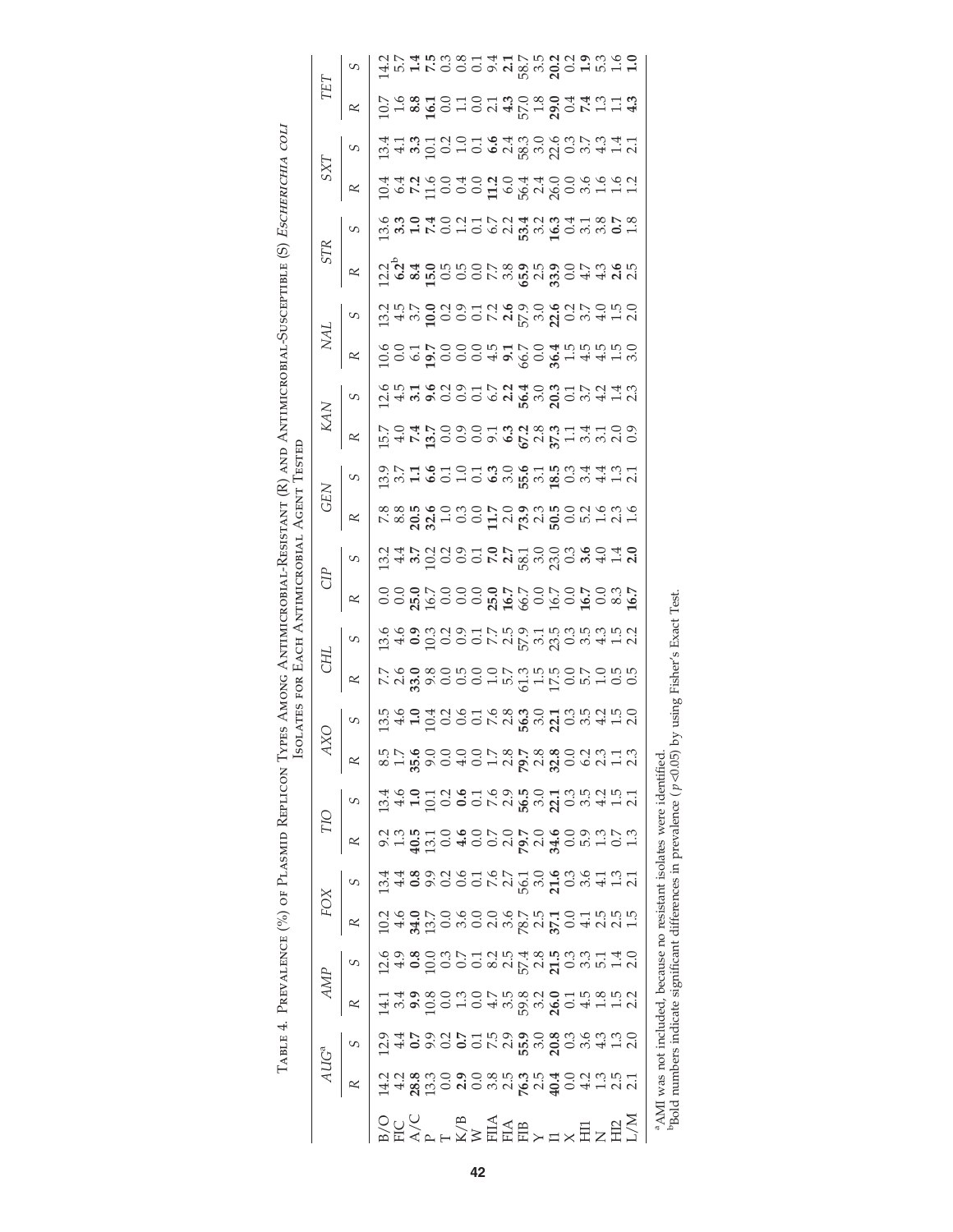# MULTIDRUG-RESISTANT E. COLI ASSOCIATIONS 43

| TABLE 5. CHI-SQUARED DISTRIBUTIONS BETWEEN PLASMID REPLICON TYPE AND RESISTANCE PHENOTYPE ON 2202 ISOLATES |  |
|------------------------------------------------------------------------------------------------------------|--|
|------------------------------------------------------------------------------------------------------------|--|

|             | AMI | AUG    | AMP         | FOX     | TIO         | AXO    | CHL              | CIP    | GEN     | KAN              | NAL    | STR       | SXT    | TET         |
|-------------|-----|--------|-------------|---------|-------------|--------|------------------|--------|---------|------------------|--------|-----------|--------|-------------|
| B/O         |     |        |             |         |             |        | $+$ <sup>a</sup> |        | $^{+}$  |                  |        |           |        | $^{+}$      |
| FIC         |     |        |             |         |             |        |                  |        | $^{+}$  |                  |        | $^{+}$    |        | $^{++}$     |
| A/C         |     | $++$   | $^{\rm ++}$ | $++$    | $^{++}$     | $++$   | $++$             | $^{+}$ | $^{++}$ | $^{+}$           |        | $++$      | $^{+}$ | $^{++}$     |
| ${\bf P}$   |     |        |             |         |             |        |                  |        | $^{++}$ | $^{+}$           | $^{+}$ | $^{++}\,$ |        | $^{\rm ++}$ |
| $\mathbf T$ |     |        |             |         |             |        |                  |        | $+$     |                  |        | $+$       |        |             |
| K/B         |     |        |             |         |             |        |                  |        |         |                  |        |           |        |             |
| W           |     |        |             |         |             |        |                  |        |         |                  |        |           |        |             |
| <b>FIIA</b> |     | $^{+}$ | $^{+}$      | $+$     | $^{+}$      |        | $++$             | $^{+}$ | $^{+}$  |                  |        |           | $^{+}$ | $++$        |
| FIA         |     |        |             |         |             |        | $^{+}$           | $^{+}$ |         | $++$             | $^{+}$ | $+$       |        | $^{+}$      |
| <b>FIB</b>  |     | $++$   |             | $^{++}$ | $^{\rm ++}$ | $^{+}$ |                  |        | $^{++}$ | $\boldsymbol{+}$ |        | $^{++}$   |        |             |
| Y           |     |        |             |         |             |        |                  |        |         |                  |        |           |        | $^{+}$      |
| I1          |     | $++$   | $^{+}$      |         | $^{+}$      | $^{+}$ |                  |        | $^{++}$ | $++$             | $^{+}$ | $^{++}$   |        | $^{\rm ++}$ |
| $\chi$      |     |        |             |         |             |        |                  |        |         | $+$              |        |           |        |             |
| H11         |     |        |             |         |             |        |                  |        |         |                  |        |           |        | $^{++}$     |
| N           |     | $^{+}$ | $^{+}$      |         |             |        | $^{+}$           |        | $^{+}$  |                  |        |           | $^{+}$ | $^{++}$     |
| HI2         |     |        |             |         |             |        |                  |        |         |                  |        | $^+$      |        |             |
| L/M         |     |        |             |         |             |        |                  | $^{+}$ |         |                  |        |           |        | $^{++}$     |

<sup>a</sup>Indicates a positive association between traits ("+" =  $p$  < 0.05; "++" =  $p$  < 0.0001).

# Principle Coordinates Analysis to compare source groups

For an integrated analysis, PCoA was used to collapse the entire dataset into a small number of derived variables (i.e., principal coordinates or axes). The PCoA showed a separation of isolates based on source of isolation (Fig. 3), in which aviansource isolates were usually separated from human-source isolates. The overall ANOVA was highly significant ( $p$  <0.01), although only 18% of the variance in the dataset was explained by between-population differences, whereas 82% was explained by within-population differences. In pairwise comparisons between individual source groups according to their values on individual PCoA axes using MANOVA, all groups were significantly different ( $p$  < 0.05) from one another on one or more axes (Supplementary Table S2).

## **Discussion**

The goal of this study was to assess and compare avian and human ExPEC and commensal E. coli for their antimicrobial susceptibility, and to identify correlations between antimicrobial resistance phenotype, plasmid replicon possession, virulence factor possession, and E. coli phylogenetic group membership. Multiple studies have examined the antimicrobial susceptibilities of ExPEC and commensal E. coli, including E. coli isolated from commercial poultry, the commercial farm environment, retail poultry meat, human UTI, and the fecal flora of healthy humans and animals (Schroeder et al., 2003; Yang et al., 2004; Johnson et al., 2005a, 2005b; Zhao et al., 2005; Miles et al., 2006; Diarrassouba et al., 2007; Wallmann et al., 2007; Khaitsa et al., 2008; Ozawa et al., 2008; Ahmed et al., 2009; Bonnet et al., 2009; Cook et al., 2009). However, fewer studies have explored the correlations between antimicrobial resistance and genetic traits, with contrasting results regarding the correlations between antimicrobial resistance phenotype, phylogenetic distribution, and virulence gene content ( Johnson et al., 2009b).

Our results showed that MDR and the plasmids and mobile elements encoding for MDR are widespread among avian-source E. coli, irrespective of the clinical status of their host of isolation, while being only sporadically found among human-source E. coli isolates. When we compared VFs and resistance phenotype, certain highly significant correlations were observed. These included correlations between CHL resistance and possession of iha and pap; AMP resistance and possession of afa, iha, and iutA; and SXT resistance and possession of *afa* and *iutA*. Precedent exists for the association between VF and MDR. For example, it has been previously shown that MDR is common in bovine isolates carrying the afimbrial AfaE-VIII adhesin (Girardeau et al., 2003). In addition to these positive associations, though, a greater number of individual VFs were negatively associated with resistance phenotypes, including genes such as kI, kII, papACEFG, ompT, fyuA, sfa, fliC, and cdtB, and resistances including FOX, GEN, STR, TET, and TIO. The nature of these negative associations remains unclear.

A notable finding was the strong positive association of avian-source isolates harboring APEC-associated VFs (cvaC, iss, iutA, and  $traT$ ), and a number of plasmid types (IncB/O,

Table 6. Plasmid Replicons Associated with Class 1 Integron-Positive Isolates

|             |                                             | Prevalence of trait, column %                 |          |
|-------------|---------------------------------------------|-----------------------------------------------|----------|
| Trait       | Integron-positive <sup>a</sup><br>$(n=344)$ | Integron-negative <sup>a</sup><br>$(n = 900)$ | p-value  |
| merA        | 55.2                                        | 2.2                                           | < 0.0001 |
| tet A       | 66.6                                        | 13.0                                          | < 0.0001 |
| A/C         | 15.1                                        | 0.9                                           | < 0.0001 |
| P           | 42.2                                        | 4.6                                           | < 0.0001 |
| <b>FIB</b>  | 83.7                                        | 73.4                                          | < 0.0001 |
| $_{11}$     | 50.9                                        | 19.0                                          | < 0.0001 |
| Avian fecal | 4.9                                         | 13.1                                          | < 0.0001 |
| <b>APEC</b> | 89.0                                        | 59.7                                          | < 0.0001 |
| <b>NMEC</b> | 2.9                                         | 6.6                                           | 0.012    |
| <b>UPEC</b> | 3.2                                         | 20.7                                          | < 0.0001 |

<sup>a</sup>Integron-positive isolates were defined as those possessing *intI1*,  $qacE\Delta1$ , and sul1. Only the traits significantly differing ( $p < 0.05$ ) between integron-positive and integron-negative groups are shown.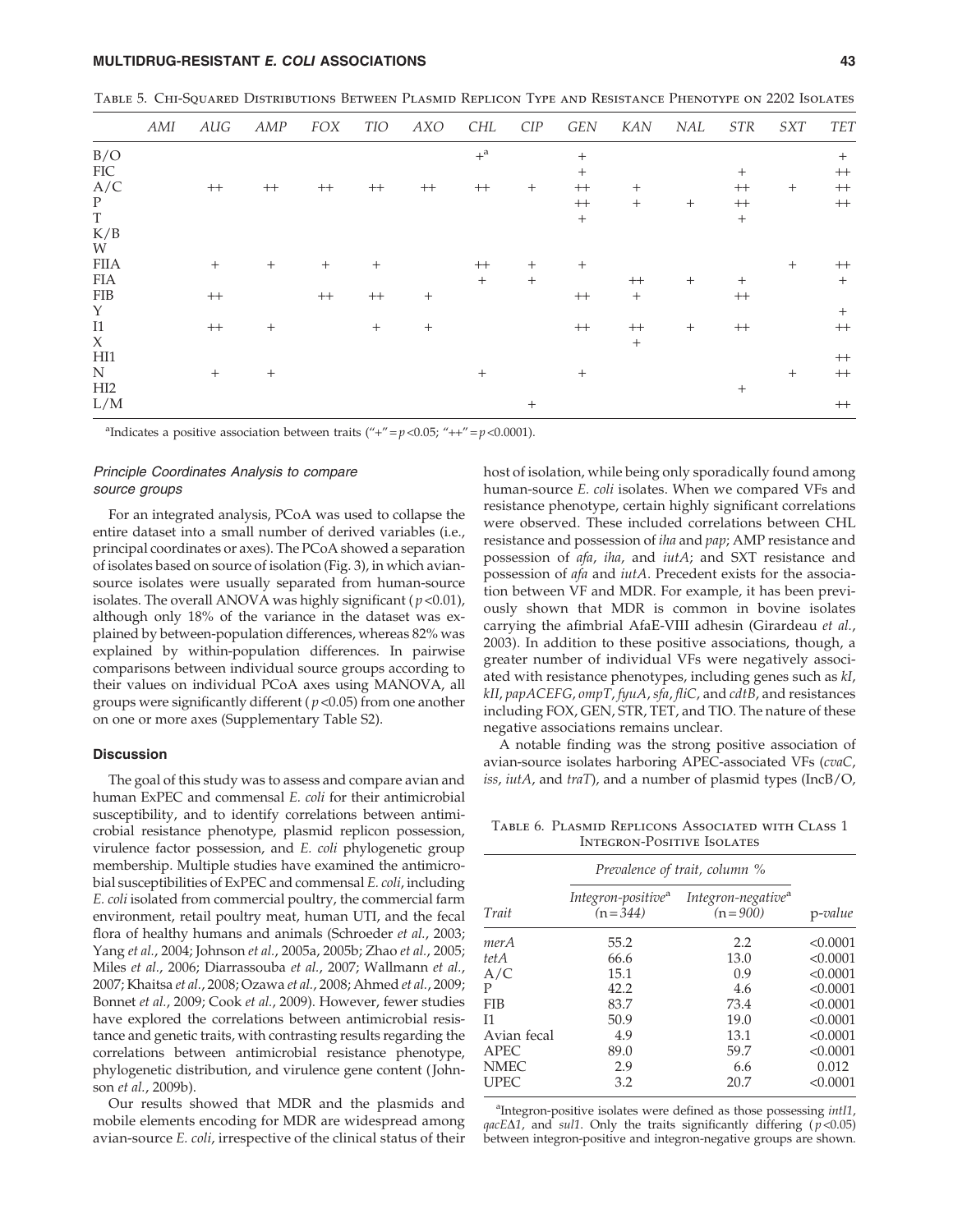IncA/C, IncP1-a, IncFIIA, IncFIB, IncI1, and IncN), with certain resistance phenotypes (FOX, GEN, KAN, STR, TET, and TIO). These APEC VFs typically are encoded on IncFIB/IncFIIA plasmids known as ColV plasmids ( Johnson et al., 2006a, 2006b). Although some ColV plasmids have been shown to contain resistance modules, they seem to be rare among ColV plasmids and typically involve Tn10-like elements encoding a limited number of resistances (Mellata et al., 2009; Fricke et al., 2009a). However, APEC strains also commonly possess ColV virulence plasmids with co-transferring R plasmids ( Johnson et al., 2005c, 2006c, 2007c). The results of our replicon typing suggest that co-transferring ColV and MDRencoding plasmids are widely prevalent among APEC isolates. Seemingly, then, the presence of an F plasmid in an avian E. coli strain might enhance its ability to acquire and disseminate other MDR-encoding plasmids, such as IncA/C, IncI1, and IncP1-a plasmids. Certainly, though, the complexities of the poultry production environment could also drive the selection of multidrug-resistant APEC, as multiple selective pressures exist (Singer and Hofacre, 2006). The mechanisms driving the emergence of co-transferring ColV plasmids and MDRencoding plasmids need to be further investigated.

Regarding the commonality (or lack thereof) between human and avian-source E. coli, definitive conclusions are limited by our inclusion of isolates that differ temporally, geographically, and by source of isolation. Nonetheless, our results, as exemplified by the PCoA, suggest that although some overlap exists between isolates from poultry and humans, overall relatively few human-source isolates resemble the pool of avian-source isolates. Certainly, the human ExPEC isolates generally lacked MDR, whereas the APEC isolates had a high occurrence of MDR, and the two groups have previously been shown to differ in their VF content ( Johnson et al., 2004, 2005b, 2007a, 2008, 2009a). However, within-group variation was extensive, and some of the multidrug-resistant avian-source isolates fell within the human-source clusters, and vice versa. This is supportive of previous work suggesting that certain subsets of ExPEC are capable of zoonotic transfer ( Johnson et al., 2007a, 2008). Thus, although the potential for zoonotic transmission of multidrug resistant aviansource clones to humans probably does exist (Johnson et al., 2007b; Manges et al., 2007; Price et al., 2007; Jakobsen et al., 2010), the actual frequency of such transmission relative to the entire human and avian ExPEC populations might be relatively low.

The main MDR-associated plasmid types in this study were IncA/C, IncP1-a, IncF, and IncI1. IncA/C plasmids have received extensive recent attention because of their emergence in human clinical and production animal settings, broad host range, and ability to encode for extended-spectrum  $\beta$ -lactamases (ESBLs) (Welch et al., 2007; Fricke et al., 2009b; Call et al., 2010; Suzuki et al., 2010; Veldman et al., 2010). The IncA/C plasmids identified were exclusive to avian-source isolates and were associated with resistance to 12 or more of the antibiotics tested. IncI1 and IncF plasmids have also been associated with ESBL genes and MDR (Garcia-Fernandez et al., 2008; Marcade et al., 2009; Woodford et al., 2009; Smet et al., 2010; Sampei et al., 2010), and IncP1- $\alpha$  plasmids include the ''Birmingham'' plasmids known for their broad host range, promiscuity, and carriage of resistance genes (Thomas and Smith, 1987). Although MDR-encoding IncI1, IncF, and IncP1-  $\alpha$  plasmids were identified among human-source  $E$ . *coli* isolates, their prevalence was low compared with that of aviansource isolates. This again suggests that the transfer of these elements, or of E. coli clones possessing these plasmids, from poultry to humans might be rare. However, these isolates were derived from multiple geographical sources, and these populations are rapidly changing with regard to plasmid possession and resulting MDR phenotypes. This underscores the need for continued monitoring for these mobile genetic elements.

## **Conclusions**

Although disagreement exists regarding to what extent multidrug-resistant, poultry-associated strains have emerged and are persisting due to antimicrobial usage in the poultry production environment (Smith et al., 2007a), it is evident that MDR is now widespread in *E. coli* of poultry origin and is associated with conjugative plasmids. It should be acknowledged that there is bias in the dataset analyzed here with regard to geographical and temporal origins, thus limiting our ability to draw conclusions with regard to antimicrobial resistance phenotypes between the groups analyzed. However, this did not hamper our observations regarding the strong correlations between resistance phenotype and plasmid content. It is essential that future efforts address the risk of transfer of such plasmids from food animal bacterial populations to humans, and the underlying biological mechanisms enabling the dissemination and persistence of these plasmids among bacterial populations.

#### Acknowledgments

This project was funded, in part, by The Alliance for the Prudent Use of Antibiotics (APUA) NIH grant no. U24 AI 50139 (LKN and TJJ), the National Science Foundation grant no. EFO062666 (LKN and TJJ), and the Office of Research and Development, Medical Research Service, Department of Veterans Affairs ( JRJ). The authors wish to thank Sandra Cloud-Rosenberger and the E. coli Reference Center for providing some of the strains used in this study, and Jessica Danzeisen for performing portions of the experimental procedures. This work was carried out in part by using computing resources at the University of Minnesota Supercomputing Institute.

# Disclosure Statement

No competing financial interests exist.

#### References

- Ahmed AM, Shimabukuro H, and Shimamoto T. Isolation and molecular characterization of multidrug-resistant strains of Escherichia coli and Salmonella from retail chicken meat in Japan. J Food Sci 2009;74:M405–M410.
- Bonnet C, Diarrassouba F, Brousseau R, Masson L, Topp E, and Diarra MS. Pathotype and antibiotic resistance gene distributions of Escherichia coli isolates from broiler chickens raised on antimicrobial-supplemented diets. Appl Environ Microbiol 2009;75:6955–6962.
- Call DR, Singer RS, Meng D, Broschat SL, Orfe LH, Anderson JM, Herndon DR, Kappmeyer LS, Daniels JB, and Besser TE. blaCMY-2-positive IncA/C plasmids from Escherichia coli and Salmonella enterica are a distinct component of a larger lineage of plasmids. Antimicrob Agents Chemother 2010;54:590–596.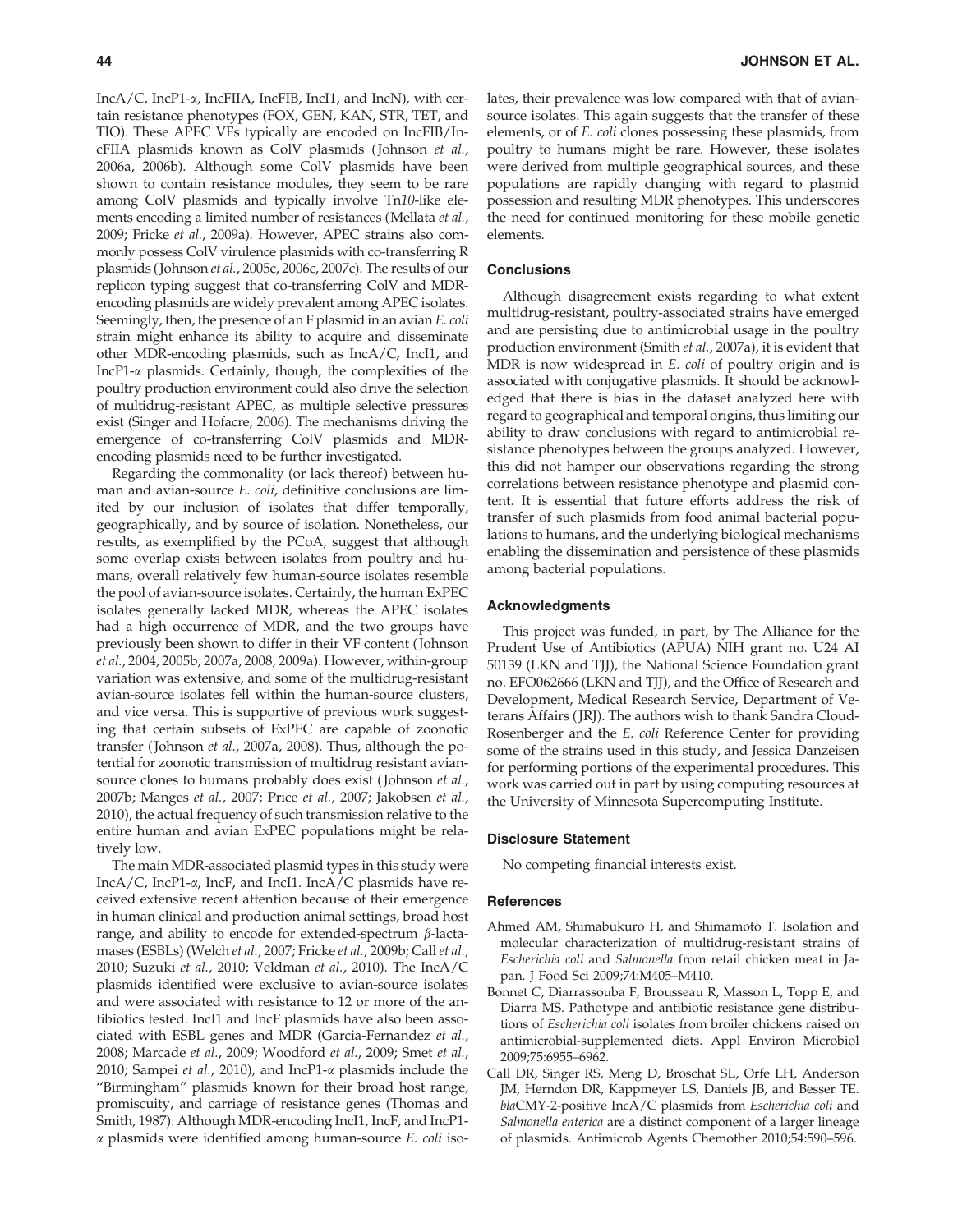### MULTIDRUG-RESISTANT E. COLI ASSOCIATIONS 45

- Carattoli A, Bertini A, Villa L, Falbo V, Hopkins KL, and Threlfall EJ. Identification of plasmids by PCR-based replicon typing. J Microbiol Methods 2005;63:219–228.
- Clermont O, Bonacorsi S, and Bingen E. Rapid and simple determination of the Escherichia coli phylogenetic group. Appl Environ Microbiol 2000;66:4555–4558.
- Clinical and Laboratory Standards Institute. Performance Standards for Antimicrobial Susceptibility Testing; 20th Informational Supplement (M100–S20). Wayne, PA: Clinical and Laboratory Standards Institute, 2010.
- Cook A, Reid-Smith R, Irwin R, McEwen SA, Valdivieso-Garcia A, and Ribble C. Antimicrobial resistance in Campylobacter, Salmonella, and Escherichia coli isolated from retail turkey meat from southern Ontario, Canada. J Food Prot 2009;72:473–481.
- Diarrassouba F, Diarra MS, Bach S, Delaquis P, Pritchard J, Topp E, and Skura BJ. Antibiotic resistance and virulence genes in commensal Escherichia coli and Salmonella isolates from commercial broiler chicken farms. J Food Prot 2007;70:1316–1327.
- Ewers C, Li G, Wilking H, Kiessling S, Alt K, Antao EM, Laturnus C, Diehl I, Glodde S, Homeier T, Bohnke U, Steinruck H, Philipp HC, and Wieler LH. Avian pathogenic, uropathogenic, and newborn meningitis-causing Escherichia coli: how closely related are they? Int J Med Microbiol 2007;297:163–176.
- Fricke WF, McDermott PF, Mammel MK, Zhao S, Johnson TJ, Rasko DA, Fedorka-Cray PJ, Pedroso A, Whichard JM, Leclerc JE, White DG, Cebula TA, and Ravel J. Antimicrobial resistance-conferring plasmids with similarity to virulence plasmids from avian pathogenic Escherichia coli strains in Salmonella enterica serovar Kentucky isolates from poultry. Appl Environ Microbiol 2009a;75:5963–5971.
- Fricke WF, Welch TJ, McDermott PF, Mammel MK, Leclerc JE, White DG, Cebula TA, and Ravel J. Comparative genomics of the IncA/C multidrug resistance plasmid family. J Bacteriol 2009b;191:4750–4757.
- Garcia-Fernandez A, Chiaretto G, Bertini A, Villa L, Fortini D, Ricci A, and Carattoli A. Multilocus sequence typing of IncI1 plasmids carrying extended-spectrum beta-lactamases in Escherichia coli and Salmonella of human and animal origin. J Antimicrob Chemother 2008;61:1229–1233.
- Girardeau JP, Lalioui L, Said AM, De Champs C, and Le Bouguenec C. Extended virulence genotype of pathogenic Escherichia coli isolates carrying the afa-8 operon: evidence of similarities between isolates from humans and animals with extraintestinal infections. J Clin Microbiol 2003;41:218–226.
- Jakobsen L, Kurbasic A, Skjot-Rasmussen L, Ejrnaes K, Porsbo LJ, Pedersen K, Jensen LB, Emborg HD, Agerso Y, Olsen KE, Aarestrup FM, Frimodt-Moller N, and Hammerum AM. Escherichia coli isolates from broiler chicken meat, broiler chickens, pork, and pigs share phylogroups and antimicrobial resistance with community-dwelling humans and patients with urinary tract infection. Foodborne Pathog Dis 2010;7: 537–547.
- Johnson JR, Delavari P, O'Bryan TT, Smith KE, and Tatini S. Contamination of retail foods, particularly turkey, from community markets (Minnesota, 1999–2000) with antimicrobial-resistant and extraintestinal pathogenic Escherichia coli. Foodborne Pathog Dis 2005a;2:38–49.
- Johnson TJ, Johnson SJ, and Nolan LK. Complete DNA sequence of a ColBM plasmid from avian pathogenic Escherichia coli suggests that it evolved from closely related ColV virulence plasmids. J Bacteriol 2006a;188:5975–5983.
- Johnson TJ, Kariyawasam S, Wannemuehler Y, Mangiamele P, Johnson SJ, Doetkott C, Skyberg JA, Lynne AL, Johnson JR, and Nolan LK. The genome sequence of avian pathogenic

Escherichia coli strain O1:K1:H7 shares strong similarities with human extraintestinal pathogenic E. coli genomes. J Bacteriol 2007a;189:3228–3236.

- Johnson JR, Kuskowski MA, Gajewski A, Sahm DF, and Karlowsky JA. Virulence characteristics and phylogenetic background of multidrug-resistant and antimicrobial-susceptible clinical isolates of Escherichia coli from across the United States, 2000–2001. J Infect Dis 2004;190:1739–1744.
- Johnson JR, Kuskowski MA, O'Bryan TT, Colodner R, and Raz R. Virulence genotype and phylogenetic origin in relation to antibiotic resistance profile among Escherichia coli urine sample isolates from Israeli women with acute uncomplicated cystitis. Antimicrob Agents Chemother 2005b;49:26–31.
- Johnson JR, Kuskowski MA, O'Bryan TT, and Maslow JN. Epidemiological correlates of virulence genotype and phylogenetic background among Escherichia coli blood isolates from adults with diverse-source bacteremia. J Infect Dis 2002a;185: 1439–1447.
- Johnson TJ, Logue CM, Wannemuehler Y, Kariyawasam S, Doetkott C, Debroy C, White DG, and Nolan LK. Examination of the source and extended virulence genotypes of Escherichia coli contaminating retail poultry meat. Foodborne Pathog Dis 2009a;6:657–667.
- Johnson JR, McCabe JS, White DG, Johnston B, Kuskowski MA, and McDermott P. Molecular Analysis of Escherichia coli from retail meats (2002–2004) from the United States National Antimicrobial Resistance Monitoring System. Clin Infect Dis 2009b; 49:195–201.
- Johnson TJ and Nolan LK. Pathogenomics of the virulence plasmids of Escherichia coli. Microbiol Mol Biol Rev 2009;73: 750–774.
- Johnson JR, Oswald E, O'Bryan TT, Kuskowski MA, and Spanjaard L. Phylogenetic distribution of virulence-associated genes among Escherichia coli isolates associated with neonatal bacterial meningitis in the Netherlands. J Infect Dis 2002b;185:774–784.
- Johnson JR and Russo TA. Extraintestinal pathogenic Escherichia coli: ''the other bad E coli''. J Lab Clin Med 2002;139:155–162.
- Johnson JR, Sannes MR, Croy C, Johnston B, Clabots C, Kuskowski MA, Bender J, Smith KE, Winokur PL, and Belongia EA. Antimicrobial drug-resistant Escherichia coli from humans and poultry products, Minnesota and Wisconsin, 2002–2004. Emerg Infect Dis 2007b;13:838–846.
- Johnson TJ, Siek KE, Johnson SJ, and Nolan LK. DNA sequence and comparative genomics of pAPEC-O2-R, an avian pathogenic Escherichia coli transmissible R plasmid. Antimicrob Agents Chemother 2005c;49:4681–4688.
- Johnson TJ, Siek KE, Johnson SJ, and Nolan LK. DNA sequence of a ColV plasmid and prevalence of selected plasmidencoded virulence genes among avian Escherichia coli strains. J Bacteriol 2006b;188:745–758.
- Johnson JR and Stell AL. Extended virulence genotypes of Escherichia coli strains from patients with urosepsis in relation to phylogeny and host compromise. J Infect Dis 2000;181:261– 272.
- Johnson TJ, Wannemuehler YM, Johnson SJ, Logue CM, White DG, Doetkott C, and Nolan LK. Plasmid replicon typing of commensal and pathogenic Escherichia coli isolates. Appl Environ Microbiol 2007c;73:1976–1983.
- Johnson TJ, Wannemuehler Y, Johnson SJ, Stell AL, Doetkott C, Johnson JR, Kim KS, Spanjaard L, and Nolan LK. Comparison of extraintestinal pathogenic Escherichia coli strains from human and avian sources reveals a mixed subset representing potential zoonotic pathogens. Appl Environ Microbiol 2008;74: 7043–7050.